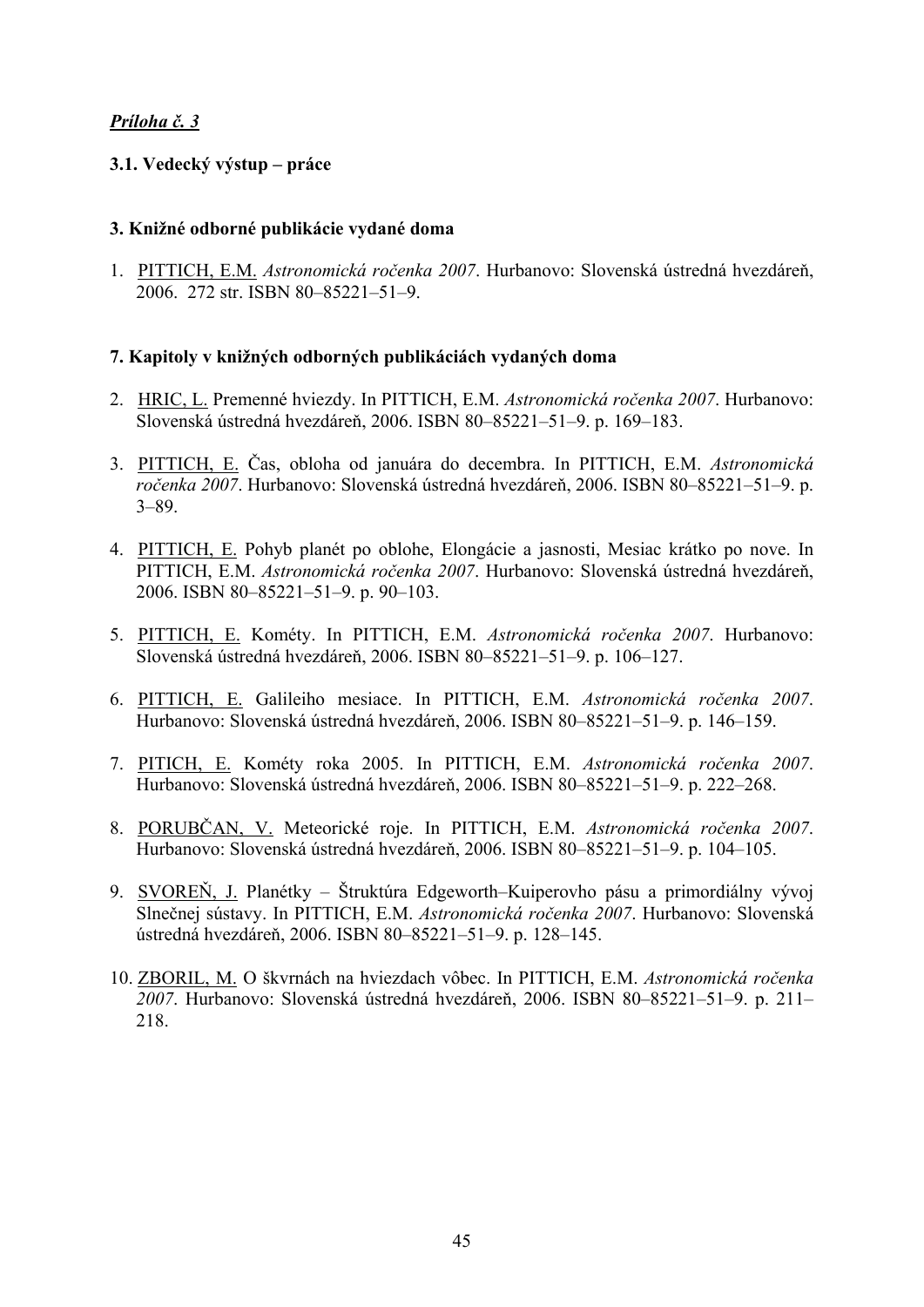### **9. Vedecké práce v časopisoch evidovaných**

### **a/ v Current Contents**

- 11. ATAÇ, T. ÖZGÜÇ, A. RYBÁK, J. Periodicities in irradiance and in other solar activity indices during cycle 23. In *Solar Physics*. Vol. 237 (2006), p. 433–444. (1,892 – IF 2005)
- 12. BADALYAN, O.G. OBRIDKO, V.N. SÝKORA, J. Cyclic variations in the differential rotation of the solar corona. In *Astronomy Reports*. Vol. 50 (2006), no.4, p.312–324. (0,837 – IF 2005)

● BADALYAN, O.G. – OBRIDKO, V.N. – SÝKORA, J. Cikličeskie variacii differencialnogo vraščenia solnečnoj korony. In *Astronomičeskij žurnal*. Vol. 83 (2006), no. 4, p. 352–367.

- 13. DOBROTKA, A. FRIEDJUNG, M. RETTER, A. HRIC, L. NOVAK, R. Possible orbital period of the nova V1493 Aquilae (Research note). In *Astronomy and Astrophysics*. Vol. 448 (2006), p. 1107–1110. (4,223 – IF 2005)
- 14. DRUCKMÜLLER, M. RUŠIN, V. MINAROVJECH, M. A new numerical method of total solar eclipse photography processing. In *Contributions of the Astronomical Observatory Skalnaté Pleso*. Vol. 36 (2006), no. 3, p. 131–148.
- 15. FRIEDJUNG, M. DOBROTKA, A. RETTER, A. HRIC, L. NOVÁK, R. Deductions from the indication of eclipses of nova V 1493 Aql. In *Astrophysics and Space Sciences.* Vol. 304 (2006), p. 317–319.
- 16. GÖMÖRY, P. RYBÁK, J. KUČERA, A. CURDT, W. WÖHL, H. SOHO/CDS observations of waves above the network. In *Astronomy and Astrophysics*. Vol. 448 (2006), p. 1169–1175. (4,223 – IF 2005)
- 17. HAJDUKOVÁ, M. Jr. HAJDUK A. Mass distribution of interstellar and interplanetary particles. In *Contributions of the Astronomical Observatory Skalnaté Pleso*. Vol. 36 (2006), p. 15–25.
- 18. HORVATH, H. KASAHARA, M. TOHNO, S. KOCIFAJ, M. Angular scattering of the Gobi desert aerosol and its influence on radiative forcing. In *Journal of Aerosol Science* 37 (2006), p. 1287–1302. (2,477 – IF 2005)
- 19. HRIC, L. GÁLIS, R. NIARCHOS, P. DOBROTKA, A. ŠIMON, V. ŠMELCER, L. – VELIČ, Z. – HÁJEK, P. – GAZEAS, K. – SOBOTKA, P. – KOSS, K. Photometric study of the symbiotic binary YY Her. The eclipsing model. In *Contributions of the Astronomical Observatory Skalnaté Pleso*. Vol. 36 (2006), no. 2, p. 26–46.
- 20. HRIC, L. GÁLIS, R. NIARCHOS, P. GAZEAS, K. Symbiotic binary YY Her eclipses, flares and outbursts. In *Astrophysics and Space Sciences.* Vol. 304 (2006), p. 307–309.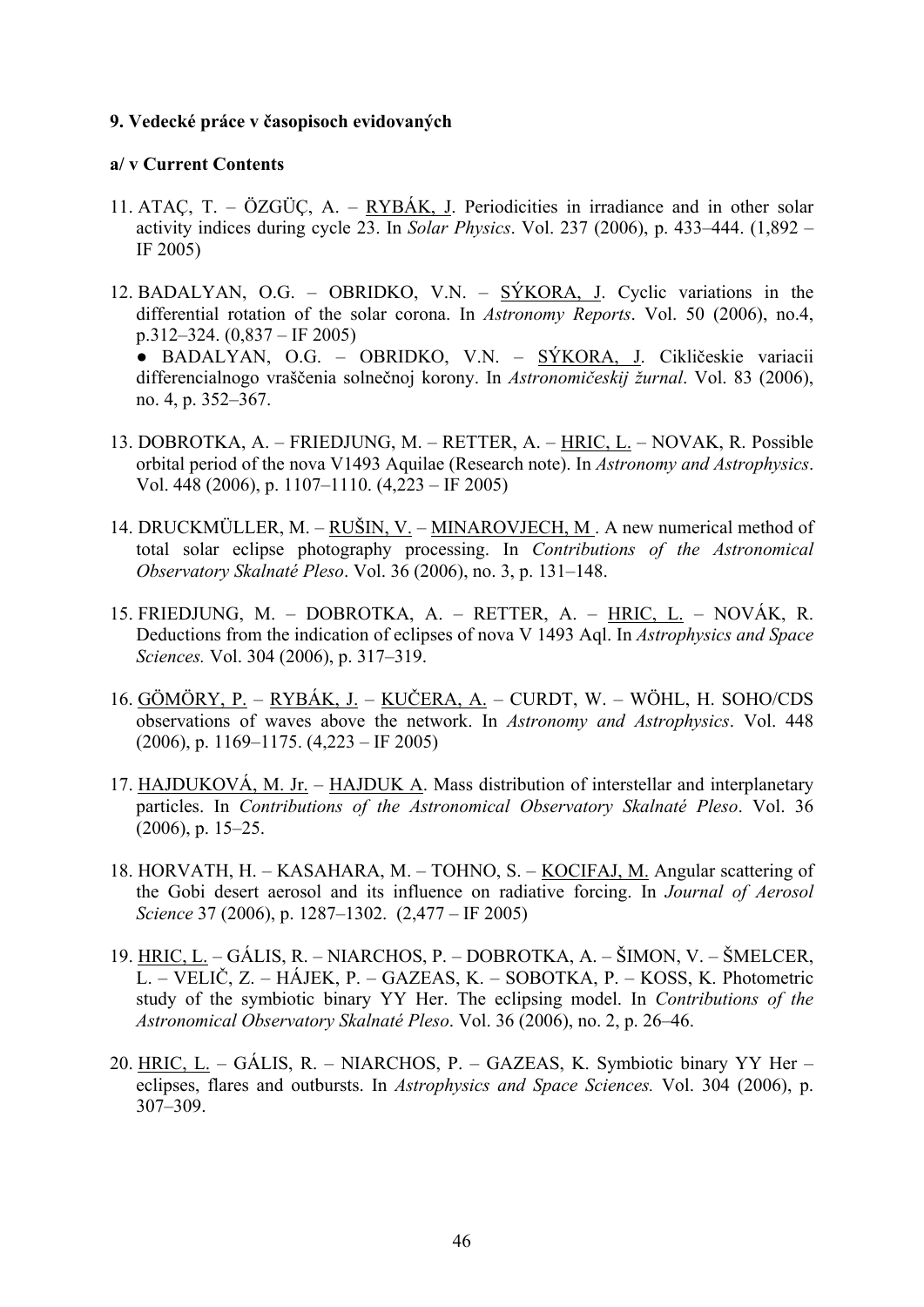- 21. CHOCHOL, D. ERRICO, L. MAGRI, M. PRIBULLA, T. VITTONE, A. A. On the nature of V1647 Ori. In *Contributions of the Astronomical Observatory Skalnaté Pleso*. Vol. 36 (2006), no. 3, p. 149–157.
- 22. CHOCHOL, D. PRIBULLA, T. VAŇKO, M. MAYER, P. WOLF, M. NIARCHOS, P. G. – GAZEAS, K. D. – MANIMANIS, V. N. – BRÁT, L. – ZEJDA, M. Light–time effect in the eclipsing binaries GO Cyg, GW Cep, AR Aur and V505 Sgr. In *Astrophysics and Space Science*. Vol. 304 (2006), p. 93–96. (0,495 – IF 2005)
- 23. ILIEV, I. Kh. BUDAJ, J. FEŇOVČÍK, M. STATEVA, I. RICHARDS, M. T. Abundance analysis of Am binaries and search for tidally driven abundance anomalies– II. HD 861, HD 18778, HD 20320, HD 29479, HD 96528 and HD 108651. In *Monthly Notices of the Royal Astronomical Society*. Vol. 370 (2006), p. 819–827. (5,352 – IF 2005)
- 24. KAŇUCHOVÁ, Z. SVOREŇ, J. Geminids the list of photographic orbits. In *Contributions of the Astronomical Observatory Skalnaté Pleso*. Vol. 36 (2006), p.181– 193.
- 25. KELLEY, M.S. WOODWARD, C.E. HARKER, D.E. WOODEN, D.H. GEHRZ, R.D. – CAMPINS, H. – HANNER, M.S. – LEDERER, S.M. – OSIP, D.J. – PITTICHOVÁ, J. – POLOMSKI, E. A Spitzer study of comets  $2/P$  Encke, 67P/Churyumov–Gerasimenko, and C/2001 HT50 (LINEAR–NEAT). In *The Astrophysical Journal,* Vol. 651 (2006), p. 1256–1271. (6,308 – IF 2005)
- 26. KLAČKA, J. KOCIFAJ, M. Effect of radiation on dust particles in orbital resonances. In *Journal of Quantitative Spectroscopy and Radiative Transfer*, Vol. 100 (2006), p. 187– 198.  $(1,685 - \text{IF } 2005)$
- 27. KLAČKA, J. KOCIFAJ, M. KUNDRACÍK, F. Perihelion motion of small irregular dust particles due to radiation forces. In *Planetary and Space Science*, Vol. 54 (2006), p.  $379-393. (1,408 - IF 2005)$
- 28. KOCIFAJ, M. HORVATH, H. HRVOĽ, J. Optical properties of urban aerosols in the region Bratislava–Vienna. II. Comparisons and results. In *Atmospheric Environment*, Vol. 40 (2006), p. 1935–1948. (2,724 – IF 2005)
- 29. KOCIFAJ, M. HORVATH, H. JOVANOVIĆ, O. GANGL, M. Optical properties of urban aerosols in the region Bratislava–Vienna. I. Methods and tests. In *Atmospheric Environment,* Vol. 40 (2006), p. 1922–1934. (2,724 – IF 2005)
- 30. KOCIFAJ, M. KLAČKA, J. HORVATH, H. Temperature influenced dynamics of small dust particles. In *Monthly Notices of the Royal Astronomical Society*, Vol. 370 (2006), p. 1876–1884. (5,352 – IF 2005)
- 31. KOZA, J. KUČERA, A.– RYBÁK, J.– WÖHL, H. Photospheric modeling through spectral line inversion: Temperature and radial velocity stratifications and fluctuations. In *Astronomy and Astrophysics*. Vol. 458 (2006), p. 941–951. (4,223 – IF 2005)
- 32. MAYER, P. WOLF, M. NIARCHOS, P.G. GAZEAS, K. D. MANIMANIS, V.N. – CHOCHOL, D. Investigation of times of minima of selected early–type eclipsing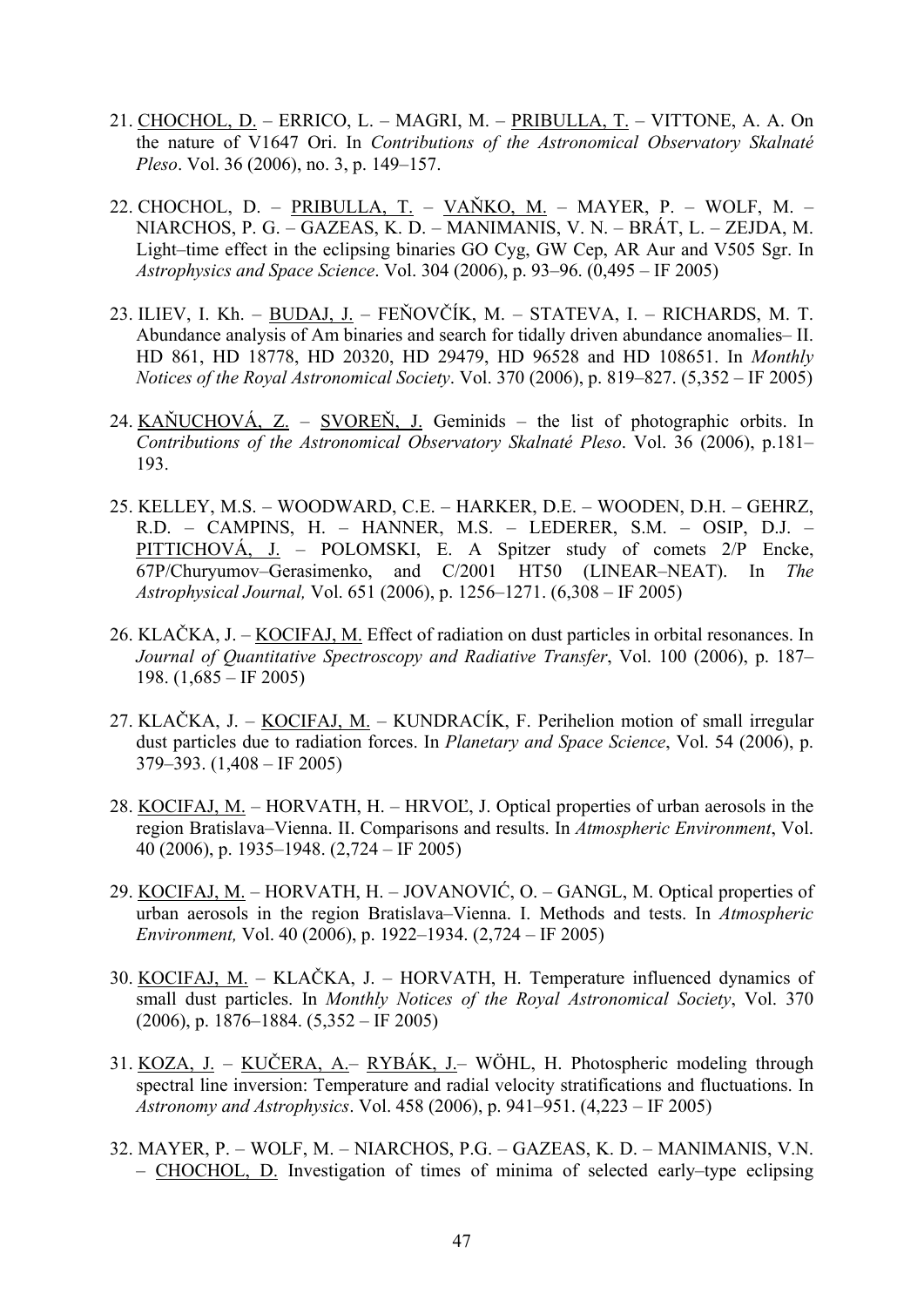binaries. In *Astrophysics and Space Science*. Vol. 304 (2006), no. 304, p. 39–41. (0,495 – IF 2005)

- 33. NESLUŠAN, L. An orbital inhomogenity of new comets and the fading problem. In *Contributions of the Astronomical Observatory Skalnaté Pleso.* Vol. 36 (2006), p. 5–14.
- 34. NESLUŠAN, L. Astrometry of minor planets made at the Skalnaté Pleso Observatory in the year 2004. In *Contributions of the Astronomical Observatory Skalnaté Pleso.* Vol. 36 (2006), p. 59–64.
- 35. NESLUŠAN, L. PAULECH, T. The study of a gravitational influence of a nearly passing star on the primordial Kuiper belt. In *Contributions of the Astronomical Observatory Skalnaté Pleso.* Vol. 36 (2006), p. 158–170.
- 36. ODERT, P. HANSLMEIER, A. RYBÁK, J. KUČERA, A. WÖHL, H. Influence of the 5–min oscillations on solar photospheric layers. I.Quiet region. In *Astronomy and Astrophysics*. Vol. 444 (2005), p. 257–264. (4,223 – IF 2005)
- 37. PASACHOFF, J.M. KIMMEL, S. B. DRUCKMÜLLER, M. RUŠIN, V. SANIGA, M. The April 8, 2005, eclipse white–light corona. In *Solar Physics*. Vol. 238  $(2006)$ , no. 2, p. 261–270.  $(1,892 - \text{IF } 2005)$
- 38. PORUBČAN, V. KORNOŠ, L. WILLIAMS, I.P. Taurid complex meteor showers and asteroids. In *Contributions of the Astronomical Observatory Skalnaté Pleso*. Vol. 36 (2006), no. 2, p. 103–117.
- 39. PORUBČAN, V. ZIGO, P. PUPILLO, G. CEVOLANI, G. BORTOLOTTI, G. FRANCESCHI, C. – TRIVELLONE, G. The Lyrid meteor stream: activity and mass distribution. In *Il Nuovo Cimento*. Vol. 29C (2006), p. 601–606. (0,312 – IF 2005)
- 40. PRIBULLA, T. RUCINSKI, S.M. Contact binaries with additional components. I. The extant data. In *Astronomical Journal*. Vol. 131 (2006), p. 2986–3307. (5,377 – IF 2005)
- 41. PRIBULLA, T. RUCINSKI, S. M. LU, W. MOCHNACKI, S.W. CONIDIS, G. BLAKE, R.M. – DEBOND, H.– THOMSON, J.R. – PYCH, V. – OGLOZA, W. – SIWAK, M . Radial velocity studies of close binary stars. XI. In *Astronomical Journal*. Vol. 132 (2006), p. 769–780. (5,377 – IF 2005)
- 42. PUPILLO, G. PORUBČAN, V. PECINA, P. PECINOVÁ, D. CEVOLANI, G. BORTOLOTTI, G. – FRANCESCHI, C. – TRIVELLONE, G. – ZIGO, P. The daytime Taurid complex meteor streams: activity and mass distribution. In *Il Nuovo Cimento.* Vol. 28C (2005), p. 941–946. (0,312 – IF 2005)
- 43. SANIGA, M. PLANAT, M. Hjelmslev geometry of mutually unbiased bases. In *Journal of physics A: mathematical and general*. Vol. 39 (2006), p. 435–440. (1,566 – IF 2005)
- 44. SANIGA, M. PLANAT, M. Finite geometries in quantum theory: from Galois (fields) to Hjelmslev (rings). In *International Journal of Modern Physics B*. Vol. 20 (2006), no. 11-13, p. 1885–1892. (0,381 – IF2005)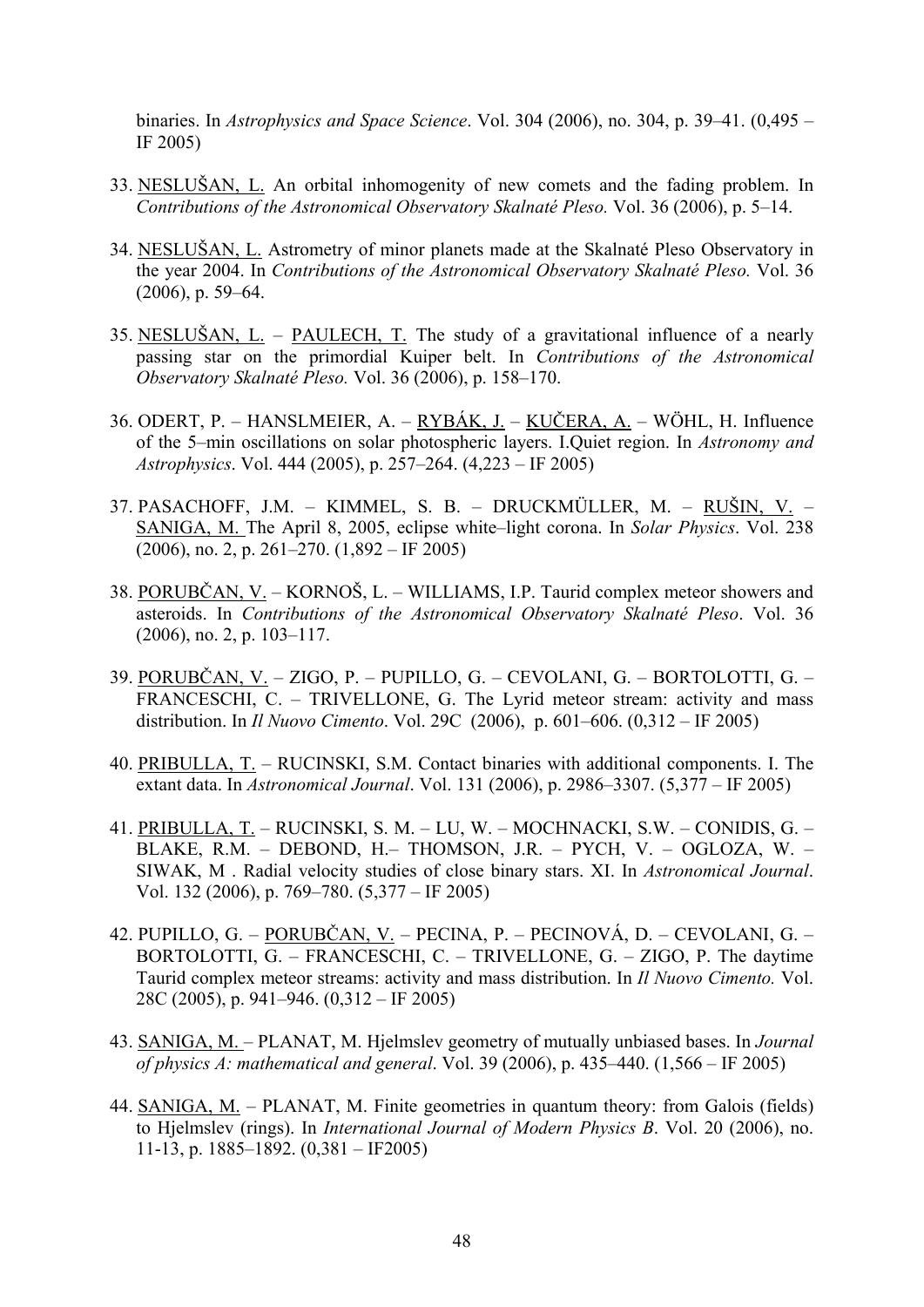- 45. SKOPAL, A. Broad H–alfa wings from the optically thin stellar wind of the hot components in symbiotic binaries. In *Astronomy and Astrophysics*. Vol. 457 (2006), p. 1003–1010. (4,223 – IF 2005)
- 46. SKOPAL, A. VITTONE, A.A. ERRICO, L. OTSUKA, M. TAMURA, S. WOLF, M. – ELKIN, V.G. Structure of the hot object in the symbiotic prototype Z Andromedae during its 2000–03 active phase. In *Astronomy and Astrophysics*. Vol. 453 (2006), p. 279–293. (4,223 – IF 2005)
- 47. SOLOVAYA, N.A. PITTICH, E.M. A particular case of orbital evolution of a planet in binary stellar system. In *Contributions of the Astronomical Observatory Skalnaté Pleso*. Vol. 36 (2006), p. 93–102.
- 48. SVOREŇ, J. The history of cometary astrometry at the Skalnaté Pleso Observatory. In *Contributions of the Astronomical Observatory Skalnaté Pleso*. Vol. 36 (2006), p. 119– 124.
- 49. SVOREŇ, J. KAŇUCHOVÁ, Z. JAKUBÍK, M. Filaments within the Perseid meteoroid stream and their coincidence with the location of mean–motion resonances. In *Icarus*. Vol. 183 (2006), p. 115–121. (3,244 – IF 2005)
- 50. SVOREŇ, J. NESLUŠAN, L. KAŇUCHOVÁ, Z. PORUBČAN, V. A fine structure of the Perseid meteoroid stream. In *Earth, Moon and Planets*. Vol. 95 (2005), p. 69–74.  $(0,975 - IF 2005)$
- 51. TEMMER, M. RYBÁK, J. BENDÍK, P. VERONIG, A. VOGLER, F. OTRUBA, W. – PÖTZI, W. – HANSLMEIER, A. Hemispheric sunspot numbers Rn and Rs from 1945–2004: catalogue and N–S asymmetry analysis for solar cycles 18–23. In *Astronomy and Astrophysics*. Vol. 447 (2006), p.735–743. (4,223 – IF 2005)
- 52. VAŇKO, M. TREMKO, J. PRIBULLA, T. CHOCHOL, D. PARIMUCHA, Š. KREINER, J. M. Distributions of geometrical and physical parameters of contact binaries. In *Astrophysics and Space Science*. Vol. 304 (2006), p.135–137. (0,495 – IF 2005)
- 53. ZBORIL, M. DJURAŠEVIČ, G. Activity–induced variability in SV Cam, RZ Tau and II Peg in winter 2004/2005. In *Contributions of the Astronomical Observatory Skalnaté Pleso*. Vol. 36 (2006), no. 2, p. 77–84.

**Poznámka:** *Práce publikované v Contributions of the Astronomical Observatory Skalnaté Pleso nemajú uvádzaný Impact Factor. Ide o časopis vydávaný menej ako štyrikrát ročne a preto indexovaný v Current Contents / Physical, Chemical & Earth Sciences / Current Book Contents, pre ktoré sa IF neuvádzajú.*

# **b/ v NASA ADS (Astrophysics Data Service – http://adsabs.harvard.edu/abstract\_service.html)**

54. BADALYAN, O.G. – SÝKORA, J. Two modes of rotation in the solar corona. In *Advances in Space Research*. Vol. 38 (2006), 906–911. (0,706 – IF 2005)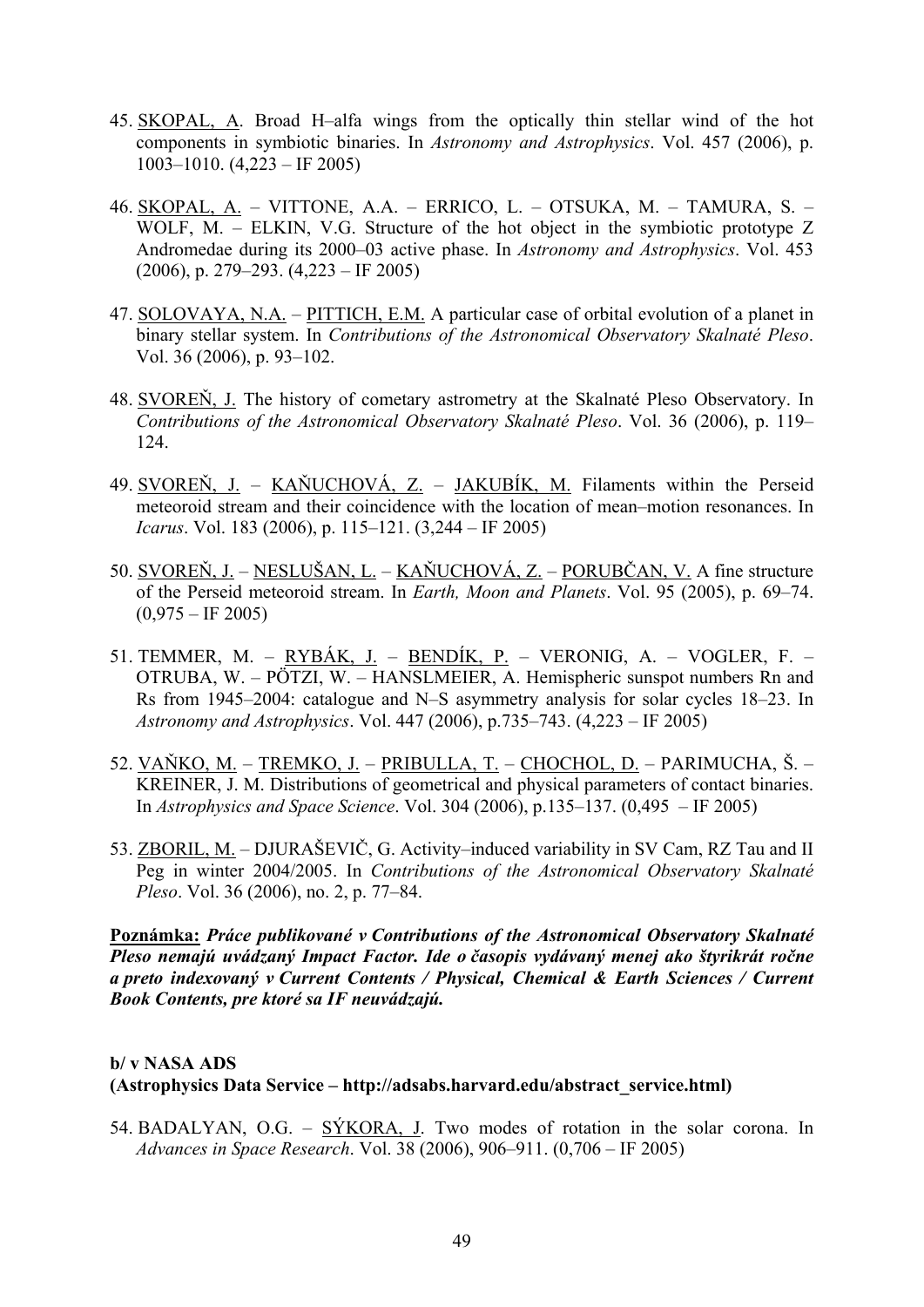- 55. BOUZID, M.Y. PRIBULLA, T. STERKEN, C. Physical parameters of the binary V1034 Sco. In *Memoires della Societa Astronomica Italiana*. – Vol. 77 (2006). p. 103– 104.
- 56. HANSLMEIER, A KUČERA, A. RYBÁK, J. WÖHL, H. Acoustic flux and turbulence in the solar photosphere. In *Central European Astrophysical Bulletin*. Vol. 30 (2006), no. 1, p.11–20.
- 57. PRAY, D.P. GALÁD, A. GAJDOŠ, Š. KORNOŠ, L. VILÁGI, J. HUSÁRIK, M. – KUŠNIRÁK, P. Lightcurve analysis of asteroids 2139 Makaradze and 5580 Sharidake. In *Minor Planet Bulletin*. Vol. 33 (2006), no. 1, p. 26.
- 58. PRAY, D.P. GALÁD, A. GAJDOŠ, Š. VILÁGI, J. COONEY, W. GROSS, J. TERREL, D. – HIGGINS, D. – HUSÁRIK, M. – KUŠNIRÁK, P. Lightcurve analysis of asteroids 53, 698, 1016, 1523, 1950, 4608, 5080, 6170, 7760, 8213, 11271, 14257, 15350 and 17509. In *Minor Planet Bulletin*. Vol. 33 (2006), no. 4, p. 92–95.
- 59. STORINI, M. HOFER, M.Y. SÝKORA, J. Towards the understanding of coronal hole occurrence during the Schwabe cycle. In *Advances in Space Research*. Vol. 38 (2006), 912–920. (0,706 – IF 2005)
- 60. TEMMER, M. RYBÁK, J. BENDÍK, P. VERONIG, A. VOGLER, F. PÖTZI, A. – OTRUBA, W. – HANSLMEIER, A. Hemispheric sunspot numbers 1945–2004: data merging from two observatories In *Central European Astrophysical Bulletin*. Vol. 30 (2006), no. 1, p. 65–73.
- 61. TEMMER, M. VERONIG, A. RYBÁK, J. BRAJŠA, R. HANSLMEIER, A. Periodical patterns in major flare occurrence and their relation to magnetically complex active regions. In *Advances in Space Research*. Vol. 38 (2006), p. 886–890. (0,706 – IF 2005)
- 62. WARNER, B.D. PRAVEC, P. KUŠNIRÁK, P. KAŇUCHOVÁ, Z. HUSÁRIK, M. – HIGGINS, D. The lightcurve for the Hungaria asteroid 4232 Aparicio. In *Minor Planet Bulletin*. Vol. 33 (2006), no. 1, p. 24–25.
- 63. WARNER, B.D. SHEPARD, M.K. HARRIS, A.W. PRAVEC, P. CRAWFORD, G. – HUSÁRIK, M. Analysis of the lightcurve of 71 Niobe. In *Minor Planet Bulletin*. Vol. 33 (2006), no. 4, p. 102–103.

### **10. Vedecké práce v ostatných časopisoch**

- 64. FUNAKI, M. KAPIŠINSKÝ, I. TÚNYI, I. ORLICKÝ, O. Magnetic hysteresis characteristics of the meteorites Allende, Canyon Diablo, El Hammami, Ghubara, Gold Basin, Nantan and Sichote Alin. In *Contributions to geophysics and geodesy: a journal of geophysics, geodesy, meteorology and climatology*. Vol. 35 (2005), no. 4, p.401–408.
- 65. HAJDUKOVÁ, M. Jr. Ročná a denná variácia hyperbolických meteorov. In M*eteorické správy*. Vol. 27 (2006), p. 19–24.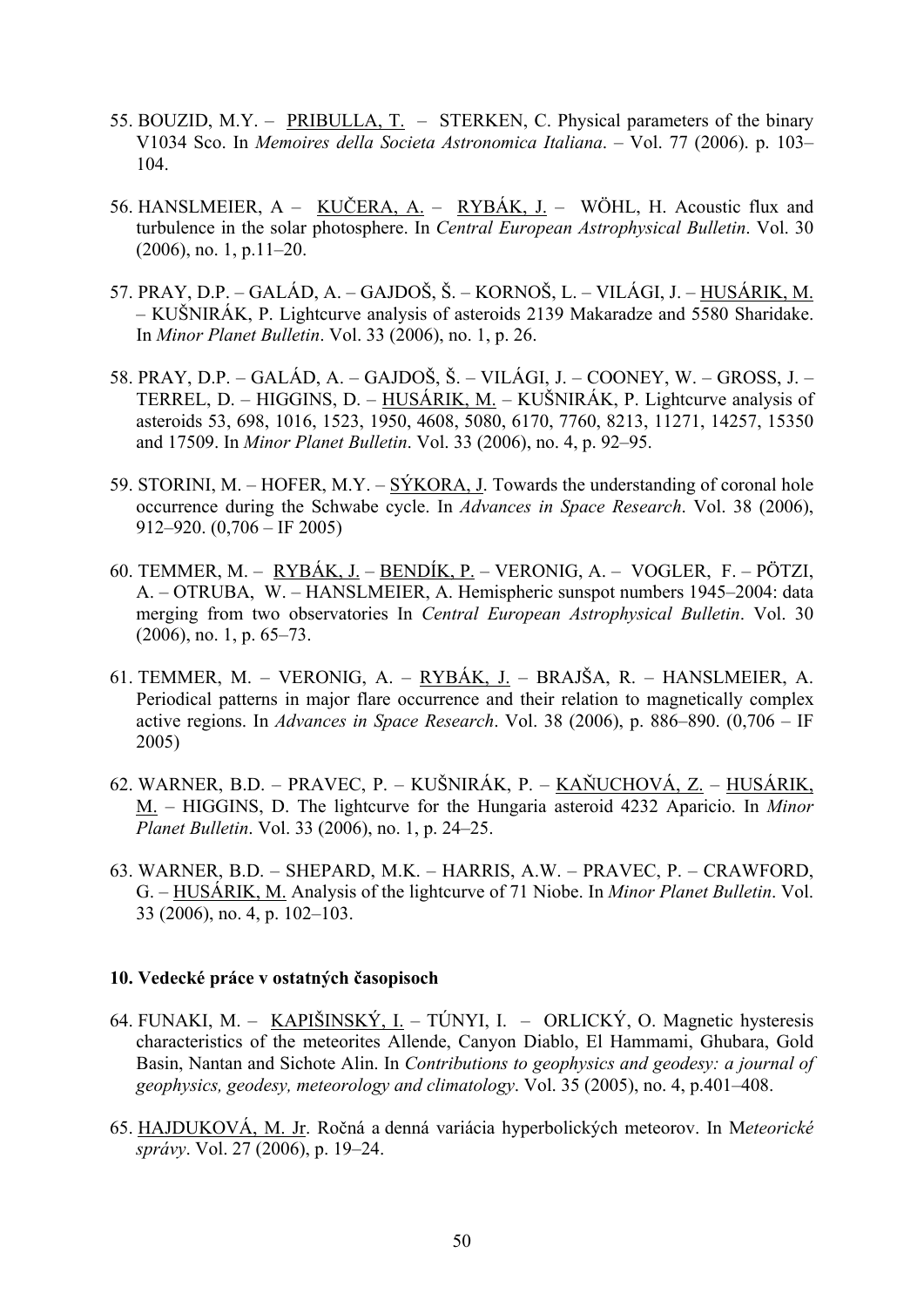- 66. JAKUBÍK, M. NESLUŠAN, L. LETO, G. PAULECH, T. Modelovanie vplyvu hviezd na Oortov oblak. In *Meteorické správy.* Vol. 27 (2006), p. 34–40.
- 67. KAŇUCHOVÁ, Z. O materskom telese Geminíd. In *Meteorické správy*. Vol. 27 (2006), p. 9–18.
- 68. KAPIŠINSKÝ, I. IVAN, J. PÁNEK, Z. ZEMÁNKOVÁ, M. Reanalysis of the cosmic dust L 2011 S2 and L 2009 I14 NASA samples. In *Contributions to geophysics and geodesy: a journal of geophysics, geodesy, meteorology and climatology*. Vol. 36 (2006), no. 1, p. 63–71.
- 69. KORNOŠ, L. PORUBČAN, V. Dráhový vývoj Lyríd. In M*eteorické správy*. Vol. 27 (2006), p. 49–54.
- 70. NESLUŠAN, L. Fading efekt, tok nových komét zónou viditeľnosti a početnosť Oortovho oblaku. In *Meteorické správy.* Vol. 27 (2006), p. 25–33.
- 71. NESLUŠAN, L. KAŇUCHOVÁ, Z. Kométa 96P/Machholz ako materské teleso meteorického roja Kvadrantíd. In *Meteorické správy.* Vol. 27 (2006), p. 1–8.
- 72. PORUBČAN, V. ZIGO, P. Letné roje meteorického komplexu Tauríd. In M*eteorické správy*. Vol. 27 (2006), p. 41–48.
- 73. SVOREŇ, J. HUSÁRIK, M. Populácia asteroidov v slnečnej sústave z hľadiska možných zrážok so Zemou. In *Pokroky matematiky, fyziky a astronomie*. Vol. 51 (2006), no. 2, p. 99–111.
- 74. TIRPÁK, M. Hľadanie zdroja komét Jupiterovej rodiny. In *Meteorické správy*. Vol. 27 (2006), p. 55–64.
- 75. VEREŠ, P., TÓTH, J., PAULECH, T. Asteroid 25143 Itokawa a jeho balvany. In *Meteorické správy.* Vol. 27 (2006), p. 91-98.
- 76. ZBORIL, M. DJURASEVIC, G. Progress report on the monitoring of active late type stars in 2005/2006 and the analysis of V523 Cas. In *Serbian Astronomical Journal.* Vol. 173 (2006), p. 89–94.

### **11. Vedecké práce v zborníkoch (konferenčných aj nekonferenčných, vydaných tlačou alebo na CD)**

#### **a/ recenzovaných**

- 77. PITTICH, E.M. SOLOVAYA, N.A. On SOHO comets and high inclination asteroids. In *The many scales of the Universe.* Eds. J.C. del Toro Inietsa, E.J. Alfaro, J.G. Gorgas, E. Salvator–Solé, and H. Butcher. Springer, 2006, CD–ROM JENAM/session4/4Cpittich, ISBN 10–4020–4351–1, p. 1–9.
- 78. POLOSUKHINA, N. SHAVRINA, A. DRAKE, N.A. HACK, M. NORTH, P.– QUINET, P. – ZVERKO, J. – PAVLENKO, Y.A. – TSYMBAL, V. – KHALACK, V.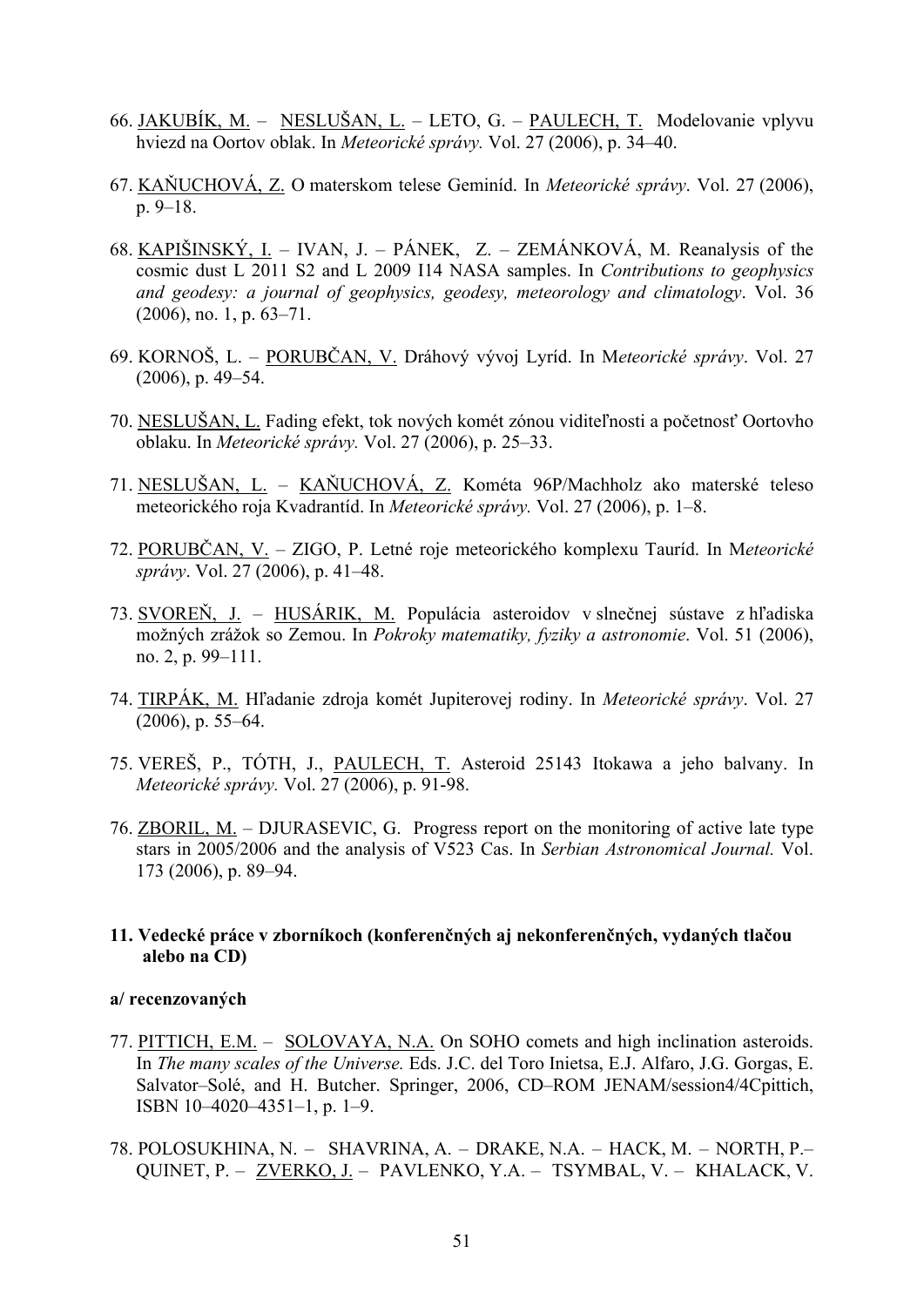– VELES, A. – WOOD, P. – DE LA REZA, R. – SHAKHOVSKOY, D. The enigma of lithium in roAp-CP stars. Some observational results obtained with different telescopes. In HILL, V., FRANÇOIS, P., PRIMAS, F. *From Lithium to Uranium: Elemental Tracers of Early Cosmic Evolution, IAU Symposium Proceedings of the International Astronomical Union 228,* Cambridge: Cambridge University Press, 2005, p.109-110.

79. SOLOVAYA, N.A. – PITTICH, E.M. Dynamics of planets in binary systems. In *The many scales of the Universe.* Eds. J.C. del Toro Inietsa, E.J. Alfaro, J.G. Gorgas, E. Salvator–Solé, and H. Butcher. Springer, 2006, CD–ROM JENAM/session4/4Csolovaya, ISBN 10–4020–4351–1, p. 1–15.

### **b/ nerecenzovaných**

- 80. ATAÇ, T. ÖZGÜÇ, A. RYBÁK, J*.* Intermediate–Term Periodicities in Some Solar Activity Indices During Cycle 2. In DANESY, D., POEDTS, S., DE GROOF, A., ANDRIES, J. *Proceedings of the 11th European Solar Physics Meeting – The dynamic Sun: Challenges for Theory and Observations, Leuven, Belgium, 11–16 September, 2005.* Noordwijk: ESA Publications Division, 2005. ISBN 92–9092–911–1.
- 81. BADALYAN, O.G. OBRIDKO, V.N.  $S\acute{Y}KORA$ , J. Temporal variations of the solar rotation*.* In DANESY, D., POEDTS, S., DE GROOF, A., ANDRIES, J. *Proceedings of the 11th European Solar Physics Meeting – The dynamic Sun: Challenges for Theory and Observations, Leuven, Belgium, 11–16 September, 2005.* Noordwijk: ESA Publications Division, 2005. ISBN 92–9092–911–1.
- 82. BADALYAN, O.G. OBRIDKO, V.N. SÝKORA, J*.* Quasi–biennial oscillations in the n–s asymmetry of solar activity*.* In DANESY, D., POEDTS, S., DE GROOF, A., ANDRIES, J. *Proceedings of the 11th European Solar Physics Meeting – The dynamic Sun: Challenges for Theory and Observations, Leuven, Belgium, 11–16 September, 2005.* Noordwijk: ESA Publications Division, 2005. ISBN 92–9092–911–1.
- 83. GÖMÖRY, P. RYBÁK, J. KUČERA, A. WÖHL, H*.* Analysis of dynamics of loops in an active region associated with a small c–class flare. In INNES, D. E., LAGG, A., SOLANKI, S. K., DANESY, D. *Proceedings of the International Scientific Conference on Chromospheric and Coronal Magnetic Fields*, *Katlenburg–Lindau, Germany, 30 August – 2 September 2005*. Noordwijk: ESA Publications Division, 2005. ISBN 92–9092–907–3.
- 84. CHRASTINA, M. SZÁSZ, G. PETRÍK, K. HRIC, L. Updated ephemeris , (O–C) diagrams and light fluctuations of the supersoft X–ray source QR And. In BRÁT, Luboš*. Sborník z 37. konference o výzkumu promĕnných hvĕzd, Brno, The Czech Republic,25–27 November 2005*. Sekce pozorovatelủ promĕnných hvĕzd České astronomické společnosti, 2005. p. 78–79.
- 85. KUČERA, A. WÖHL, H. RYBÁK, J. GÖMÖRY, P. VERONIG, A.. Multiwave– length high resolution observations of a M5.4 flare ground and space. In LACOSTE, H. Proceedings of SOHO–17 10 'Years of SOHO and Beyond',*Giardini Naxos, Sicily, Italy, 7 – 12 May 2006.* Noordwijk: ESA Publication Divisions, 2006. ISBN 92–9092–928–6.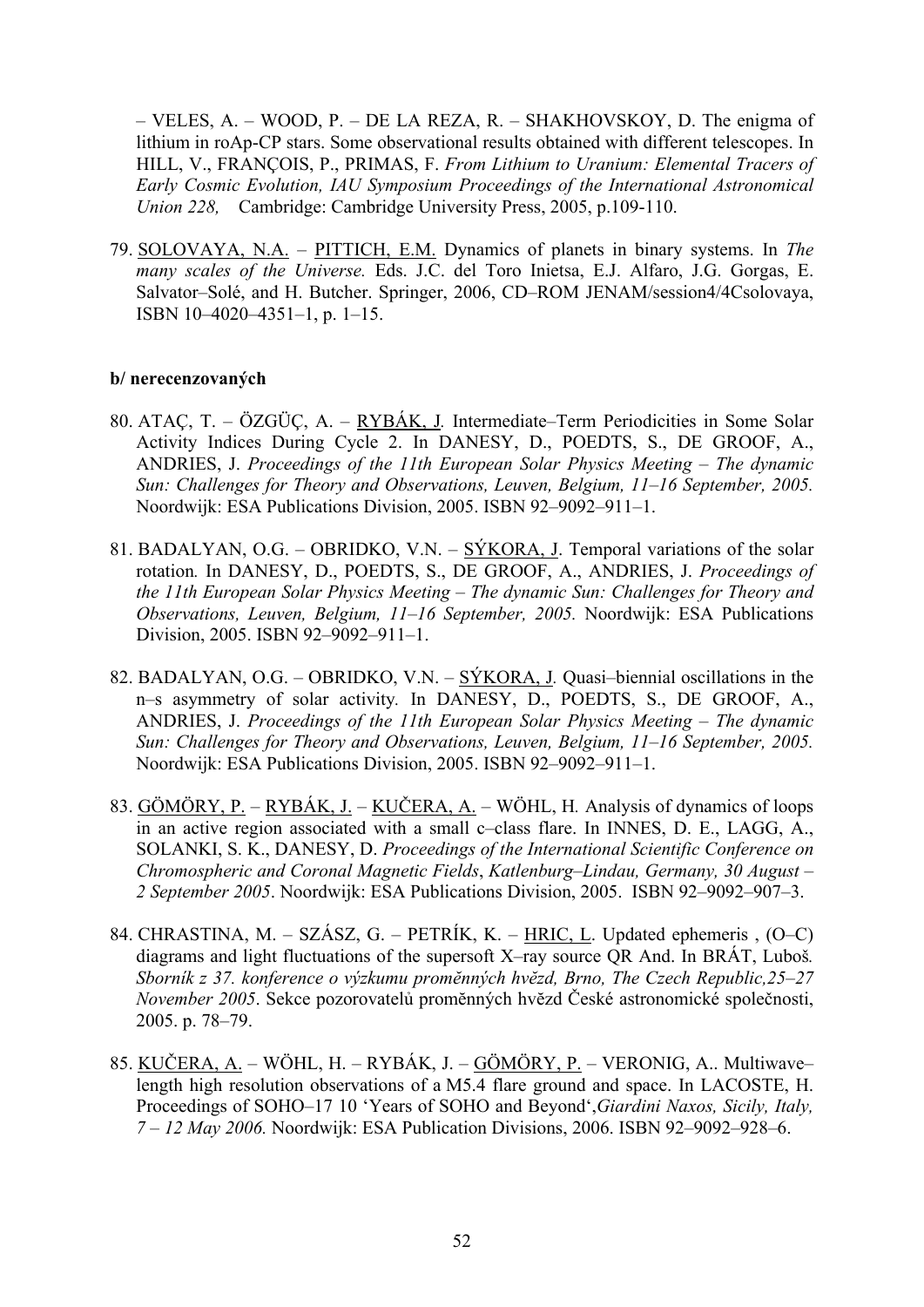- 86. MÉSZÁROSOVÁ, H. RYBÁK, J. ZLOBEC, P. MAGDALENIĆ, J. KARLICKÝ, M. – JIRIČKA, K. Statistical Analysis of Pulsations and Pulsations with Fibers in the range 800–2000 MHZ . In DANESY, D., POEDTS, S., DE GROOF, A., ANDRIES, J. *Proceedings of the 11th European Solar Physics Meeting – The dynamic Sun: Challenges for Theory and Observations*, *Leuven, Belgium, 11–16 September, 2005.* Noordwijk: ESA Publications Division, 2005. ISBN 92–9092–911–1.
- 87. SZÁSZ, G. CHRASTINA, M. PETRÍK, K. HRIC, L. Photometry of the supersoft X–ray source V Sagittae during its large outsburst in 2004. In BRÁT, Luboš*. Sborník z 37. konference o výzkumu promĕnných hvĕzd, Brno, The Czech Republic,25–27 November 2005*. Sekce pozorovatelủ promĕnných hvĕzd České astronomické společnosti, 2005. p. 80–81.
- 88. TEMMER, M. RYBÁK, J.– VERONIG, A. BENDÍK, P. VOGLER, F. PÖTZI, W. – HANSLMEIER, A. Hemispheric sunspot numbers Rn and Rs from 1945–2004: Extended and improved catalogue*.* In DANESY, D., POEDTS, S., DE GROOF, A., ANDRIES, J. *Proceedings of the 11th European Solar Physics Meeting – The dynamic Sun: Challenges for Theory and Observations*, *Leuven, Belgium, 11–16 September, 2005.* Noordwijk: ESA Publications Division, 2005. ISBN 92–9092–911–1.
- 89. TOMASZ, F. RÉGNIER, S. SCHWARTZ, P. RYBÁK, J. KUČERA, A. HEINZEL,  $\overline{P}$ . – CURDT, W. – WÖHL, H., Study of a small–scale eruptive event observed by SOHO/SUMMER . In LACOSTE, H. Proceedings of SOHO–17 10 'Years of SOHO and Beyond' *Giardini Naxos, Sicily, Italy, 7 – 12 May 2006.* Noordwijk: ESA Publication Divisions, 2006. ISBN 92–9092–928–6.

# **13. Recenzie vedeckých prác vo vedeckých časopisoch**

90 – 95. SOLOVAYA, N.A. 6 vyžiadaných a publikovaných review 14 publikovaných prác pre *Zentralblatt MATH.*

### **16. Vydávané periodiká evidované v Current Contents**

96. Contribution of the Astronomical Observatory Skalnaté Pleso, zväzok 36, Astronomický ústav SAV, eds. J. SVOREŇ a R. KOMŽÍK, 3 čísla v r. 2006.

### **20. Vedecké práce uvedené na internete**

### **a/ v cudzom jazyku**

97. COONEY, W. – GROSS, J. – TERRELL, D. – PRAVEC, P. – KUŠNIRÁK, P. – PRAY, D. – KRUGLY, Y. – KORNOŠ, L. – VILÁGI, J. – GAJDOŠ, S. – GALÁD, A. – REDDY, V. – DYVIG, R. – NUDDS, S. – KAŇUCHOVÁ, Z. – PIKLER, M. – HUSÁRIK, M. – GREEN, D.W.E. Photometric observations of binary system (1717) Arlon. In *Central Bureau Electronic Telegrams,* No. 504, (2006).